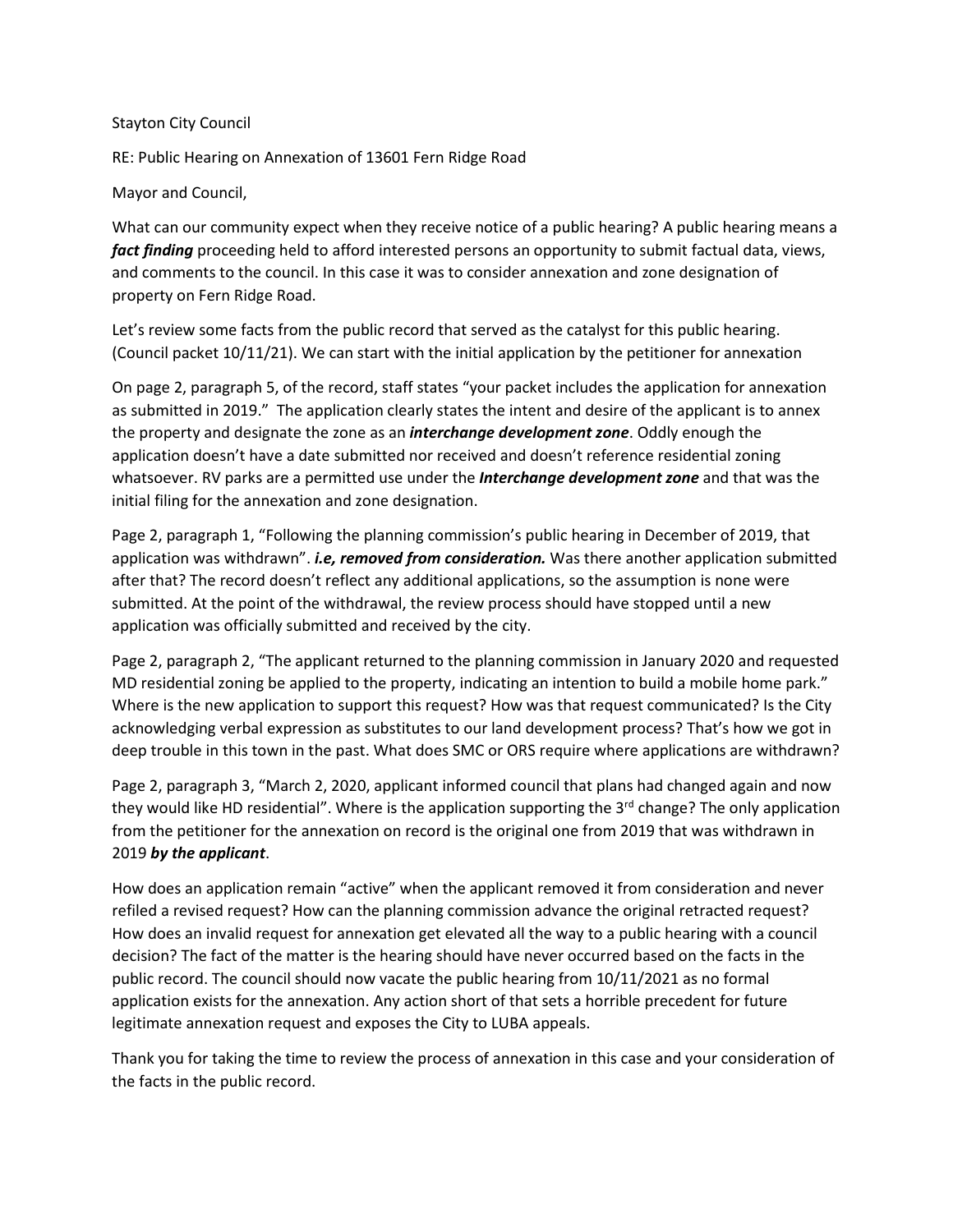Brian Quigley

1013 E. Virginia Street

Stayton, OR 97383